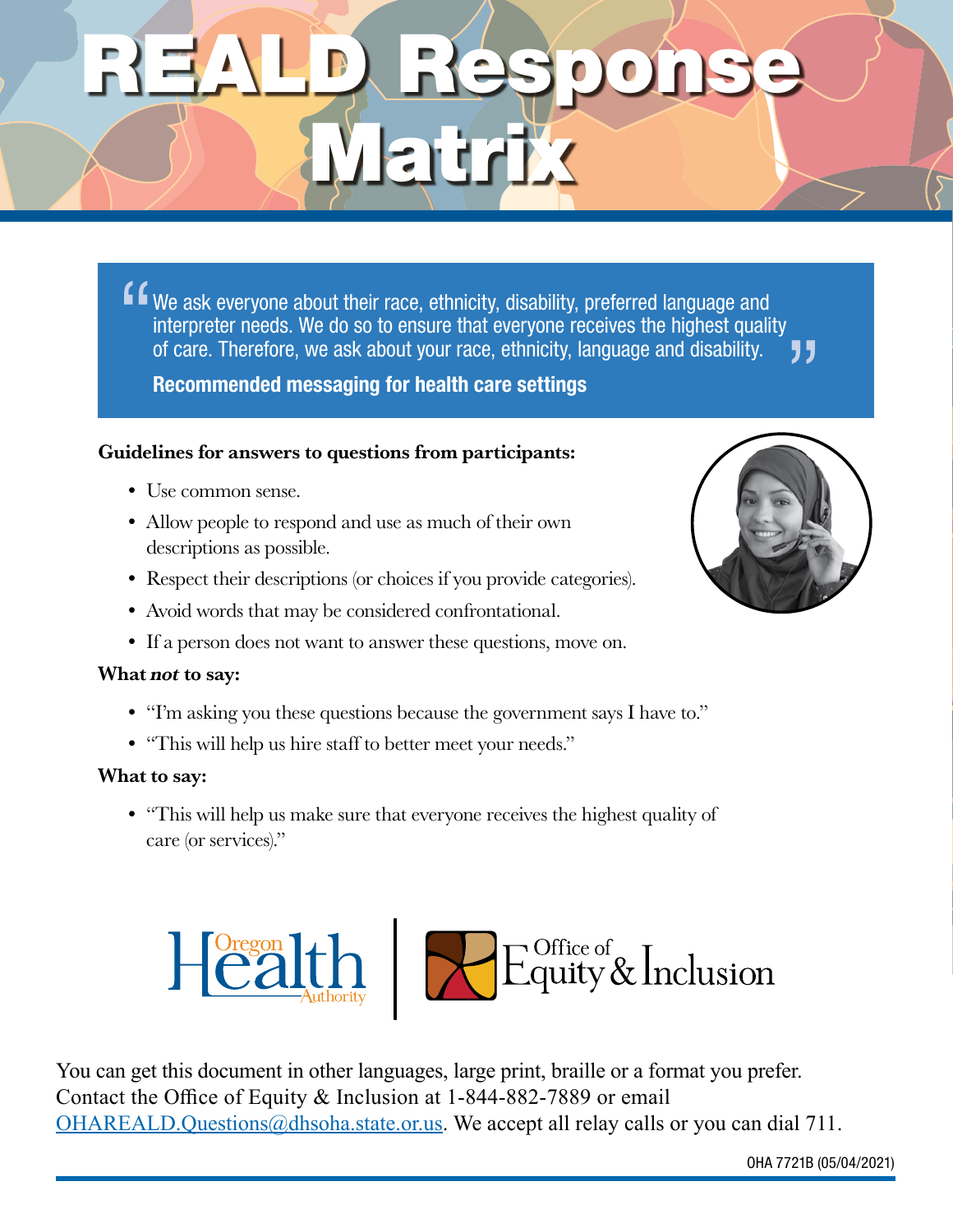## General questions and responses to REALD questions being asked in person





#### Respondent: Why are you asking me all these questions?

*These questions were designed to help us identify and address avoidable differences in social services and health. We collect the same information from everyone. You can always have the choice to decline to answer.*



#### Respondent: How should I answer this question?

*I can't tell you how to answer the question. You should answer however you are most comfortable answering or however you identify. If you are uncomfortable answering the question, you may decline to answer. If you don't know, you can choose "Unknown" or "I don't know".*





#### Respondent: I don't know.

*It's OK not to know. Do you want to choose "Unknown" or "I don't know" as your response?*





#### **Respondent:** It's none of your business

*I understand why you might feel that way. I am required to ask each individual question. You do have opportunity to answer or decline to answer each individual question. It is important that we have the opportunity to hear from you.*

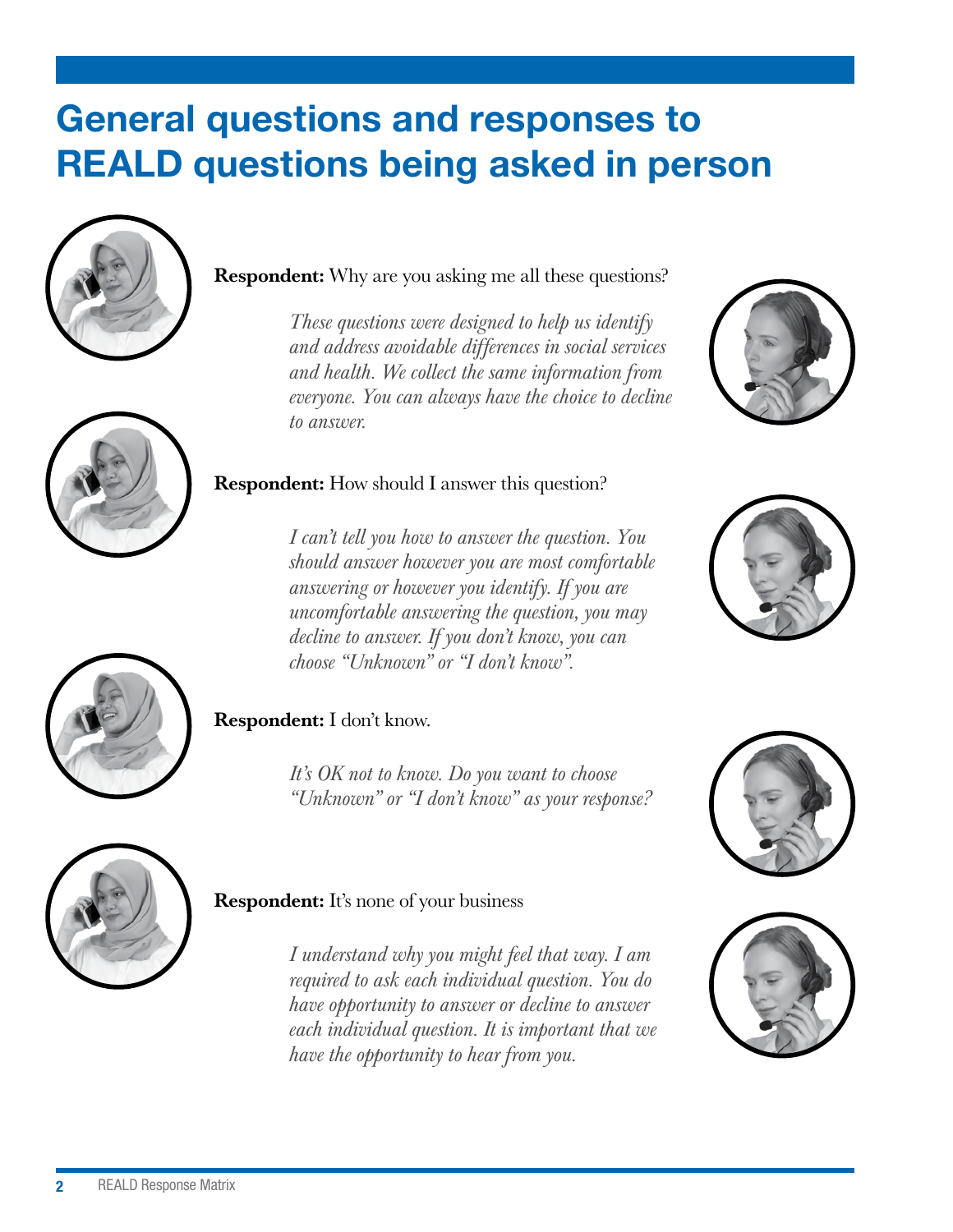

Respondent: Will my answers to these questions affect my ability to get services?

> *Absolutely not! Your responses will not negatively impact your services or ability to receive benefits in any way. They can only help you.*



## Activated concerns

Response indicates the person is triggered by the questions (e.g., becoming emotional).

*Acknowledge their feelings or experiences. Then refocus on what is happening in the here and now. Also, you can shift to factual questions or take a break.* 

How should I answer this question?

*I can't tell you how to answer the question. Answer however you are most comfortable answering, or however you identify. If you are uncomfortable answering the question, you may decline to answer. If you don't know, you can choose "Unknown" or "I don't know".*

## Activated emotions

The participant's responses indicate the person is triggered by the questions (e.g., becoming emotional). Acknowledge their feelings or experiences, then refocus on what is happening in the here and now. Also, you can shift to factual questions or take a break. Examples of things you might say:

Reflections: "*You're really not happy that we're asking these questions." Or, "It doesn't make sense to you why we'd ask these types of questions."*

Transitional question: *I think I may have asked a question you're not comfortable with. It's your choice to answer it or not; we ask everyone the same questions.* 

Consent: *Participant agrees to continue.*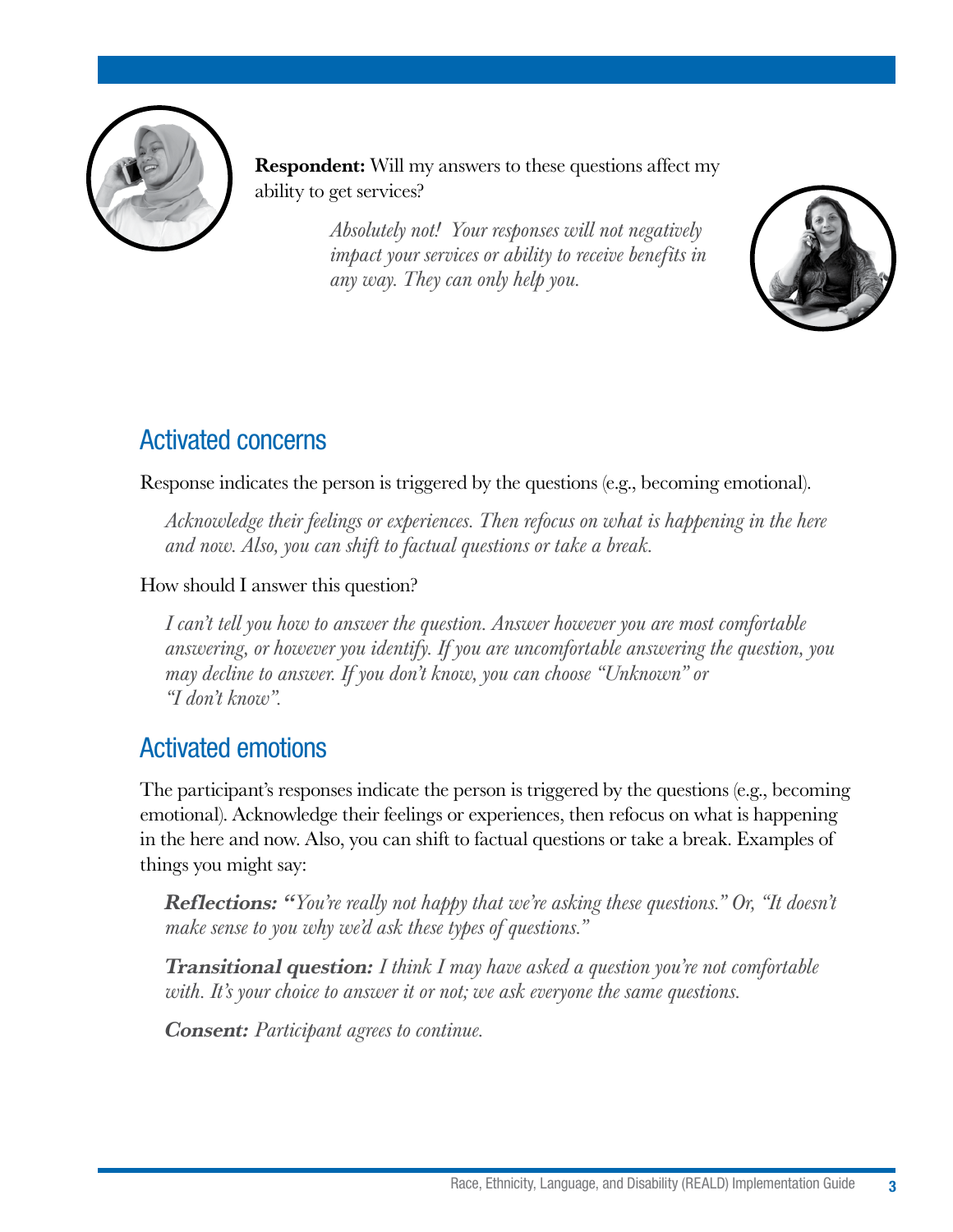## Do you need written materials in an alternate format (Braille, audio recordings, etc.)?



#### Respondent: I don't know.

*Probe - find out where the confusion is. Rephrase to see if that helps.*

Example: *We provide you with important written information. What works best for you? Do you need an accessible format such as large print, audio files, oral presentation, Braille or others not mentioned? If these are needed, they are provided at no cost to you.*





#### **Respondent:** I don't want to answer that.

*You have concerns? Can I help you with those? We have found that answering this question helps us make sure you get written materials in other formats if needed.*



## Race and ethnic identity

## How do you identify your race, ethnicity, tribal affiliation, country of origin or ancestry?

Suggested intro to this question: *We are going to ask you a few questions about race and ethnicity. Before we get into specific categories, we ask everyone a general question first. This question asks how you identify yourself, so you can answer in your own words.*



#### Respondent: How should I answer this question?

*I can't tell you how to answer the question. Answer however you are most comfortable answering, or however you identify. If you are uncomfortable answering the question, you may decline to answer. If you don't know, you can choose "Unknown" or "I don't know".*

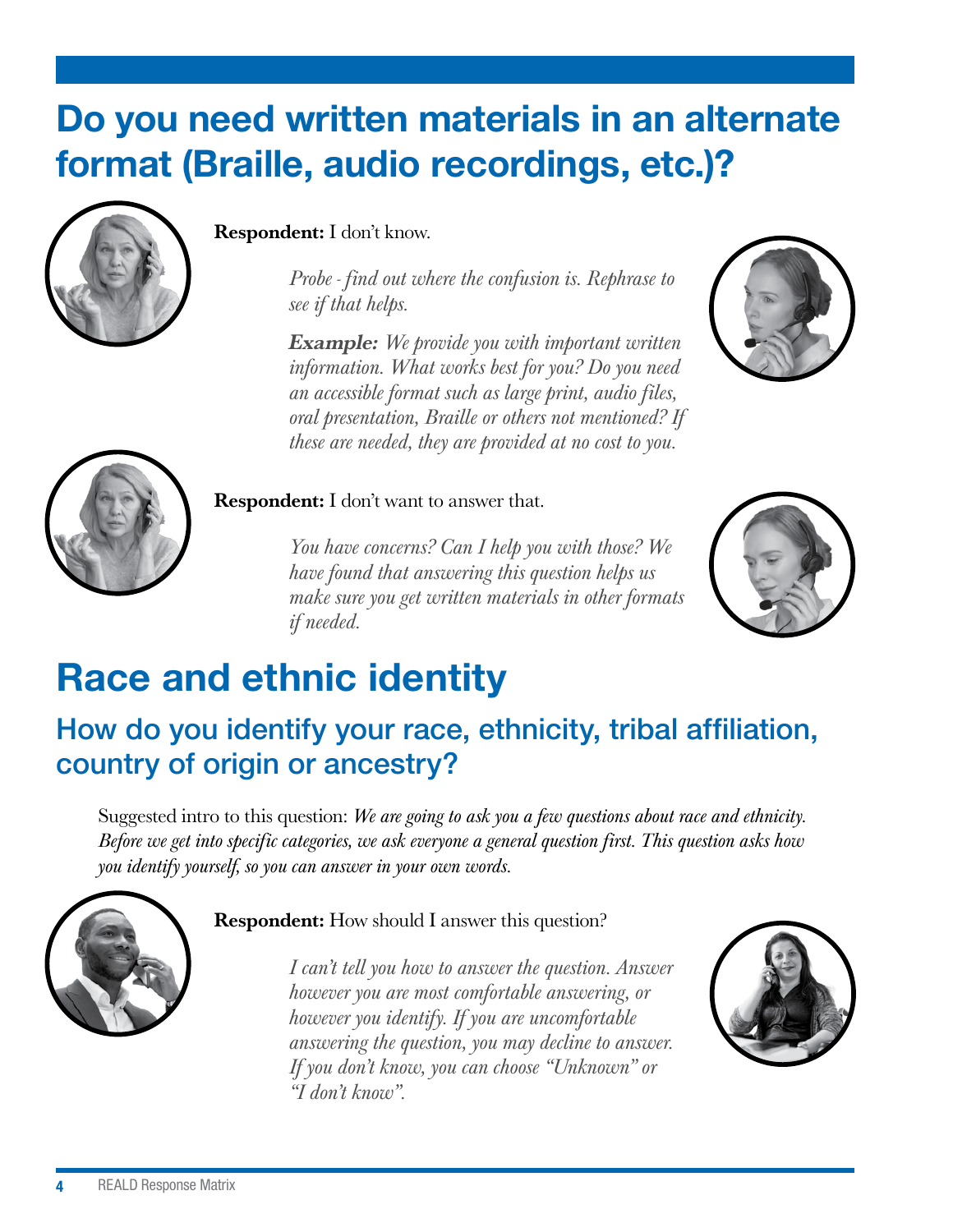## Format of asking these questions in person

#### If you are asking these questions in person - DO NOT read each of the 34 racial or ethnic identity category.

Say: We are going to ask you a few questions about race and ethnicity, but before we get into the specific categories, we ask everyone a general question first:

"Which one or more of the following would you say is your/PERSONS's race?"

#### Read each of the 7 categories below.

Respondent: American Indian or Alaska Native

*If chosen, read the subcategories associated with this group*

#### Respondent: Indigenous Mexican, Central or South American

*If chosen, read the subcategories associated with this group*

#### Respondent: Black or African American

*If chosen, read the subcategories associated with this group*

#### Respondent: Hispanic or Latino Latina Latinx

*If chosen, read the subcategories associated with this group*

#### Respondent: Middle Eastern or North African

*If chosen, find out which (or both)* 

#### Respondent: Native Hawaiian or Pacific Islander

*If chosen, read the subcategories associated with this group*

#### Respondent: White

*If chosen, read the subcategories associated with this group (do not include Middle Eastern or North African)*

#### Respondent: "Other" race or ethnic identity

*Probe and find out what the 'other' is*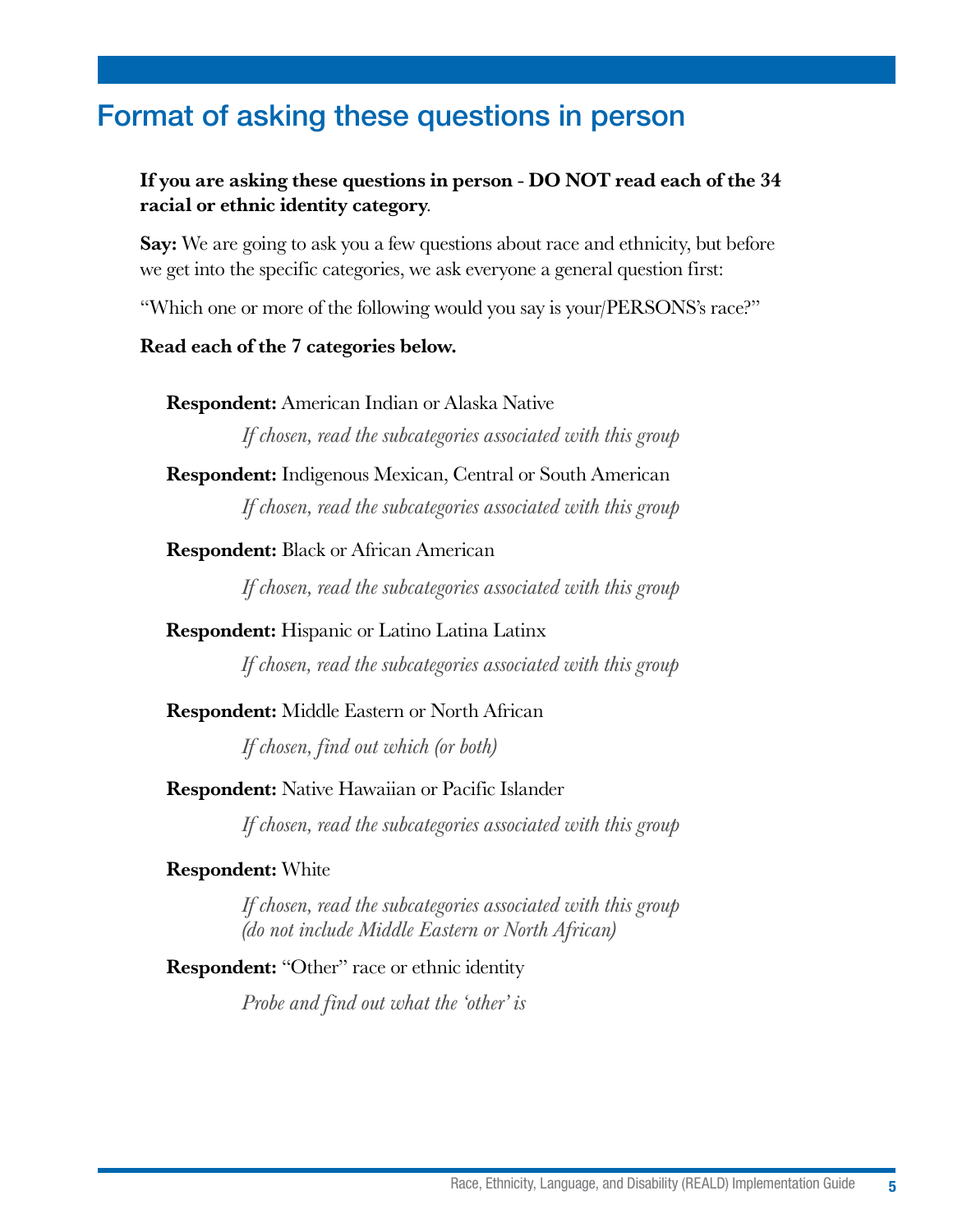## Activated concerns





*No. Definitely not! Also, you should know that confidentiality of what you say is protected by law. We do not share this information with anyone.*

Respondent: I was born in X (e.g., Nigeria), but I've really lived here all my life. What should I say?

> *That is up to you. You can use any term you want. It is fine to say that you are X (e.g., Nigerian).*

#### Respondent: I'm American.

*Would you like to use an additional term, or would you like me to just put American?*

#### Respondent: Can't you tell by looking at me?

*We find it is better to let people tell us. We don't want to assume anything about how people identify or how they want to describe themselves. If you don't identify with any of the choices, you can choose "Other" or "Decline to answer".*

### Respondent: Why do you care? We're all human beings.

*Thank you, I understand that you feel that way. There is a lot of evidence that people are treated differently based on race or ethnicity. Your responses will help us make sure everyone is treated fairly. (Pause to allow the individual to respond.)*

#### Respondent: I'm human.

*Yes, I can understand your feelings. Did you want to choose one of the existing categories, fill something in as "Other, or "Decline to answer"? As a reminder, you are welcome to choose multiple categories as well.*















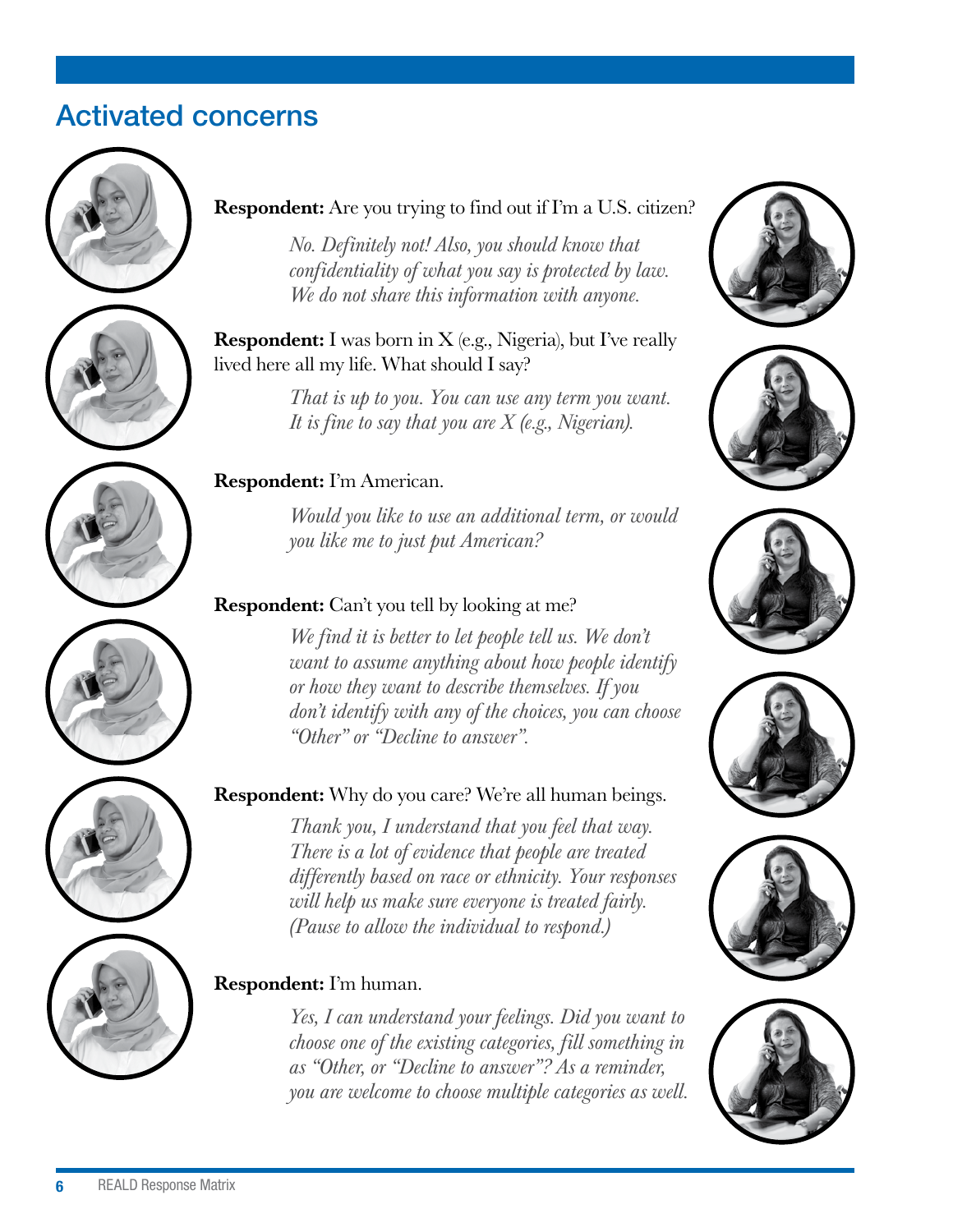





#### Respondent: Why do you care?

*We want to make sure everyone is treated fairly. So, we use this information to check and make sure that everyone gets the best care possible. If we find a problem, we fix it.*

#### Respondent: We are all human beings.

*If they continue to say, "I am human" or similar say, "Is that your way of saying that you don't want to answer the question? If so, I can just put that you don't want to answer."*

### Respondent: Who looks at this information?

*This will be used for reporting and research purposes only. Your name, date of birth or other personal information are not used for reporting and research. It will not impact your services or ability to receive benefits in any way.*

Respondent: Will this keep me from getting health coverage if protections for people with pre-existing conditions go away in the future?

> *No. Because of privacy protections. Also, pre-existing conditions have never affected eligibility for Medicaid or the Children's Health Insurance Program (CHIP).*







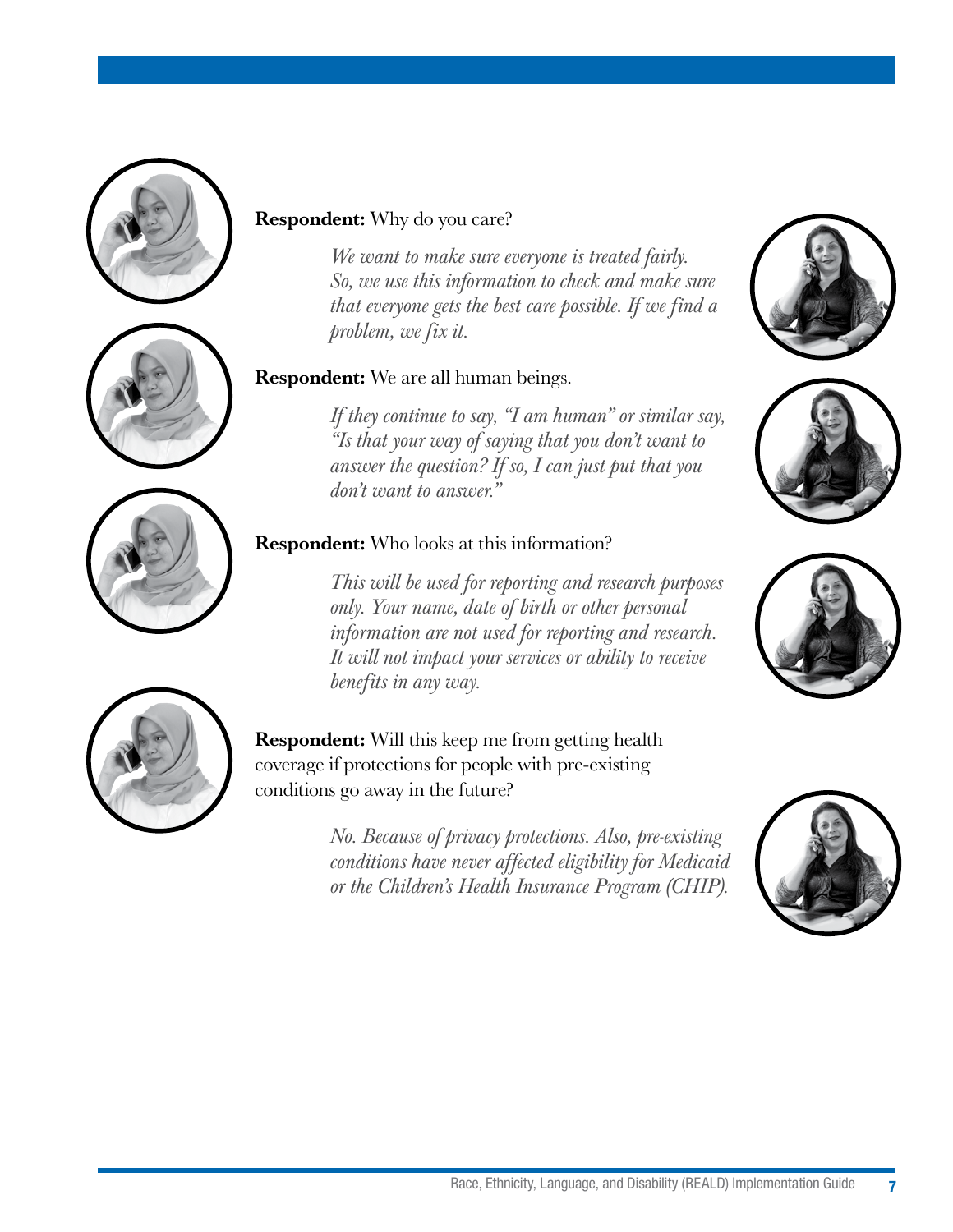## Primary racial or ethnic identity



#### Respondent: I really can't choose.

*It's OK to have more than one racial or ethnic identity. Is there one you relate more closely to? If not, you can choose to say "Multiracial" or "Unknown."*



*We ask this question so that if you do have a primary identity, we can indicate that; otherwise we will use the "Multiracial" category.* 





## Language

## Preferred spoken/written language



Respondent: Why are you asking me about preferred language?

> *We want to provide you information in a language that best meets your needs. It is essential to fair services and is required by law that every individual be offered language assistance.*

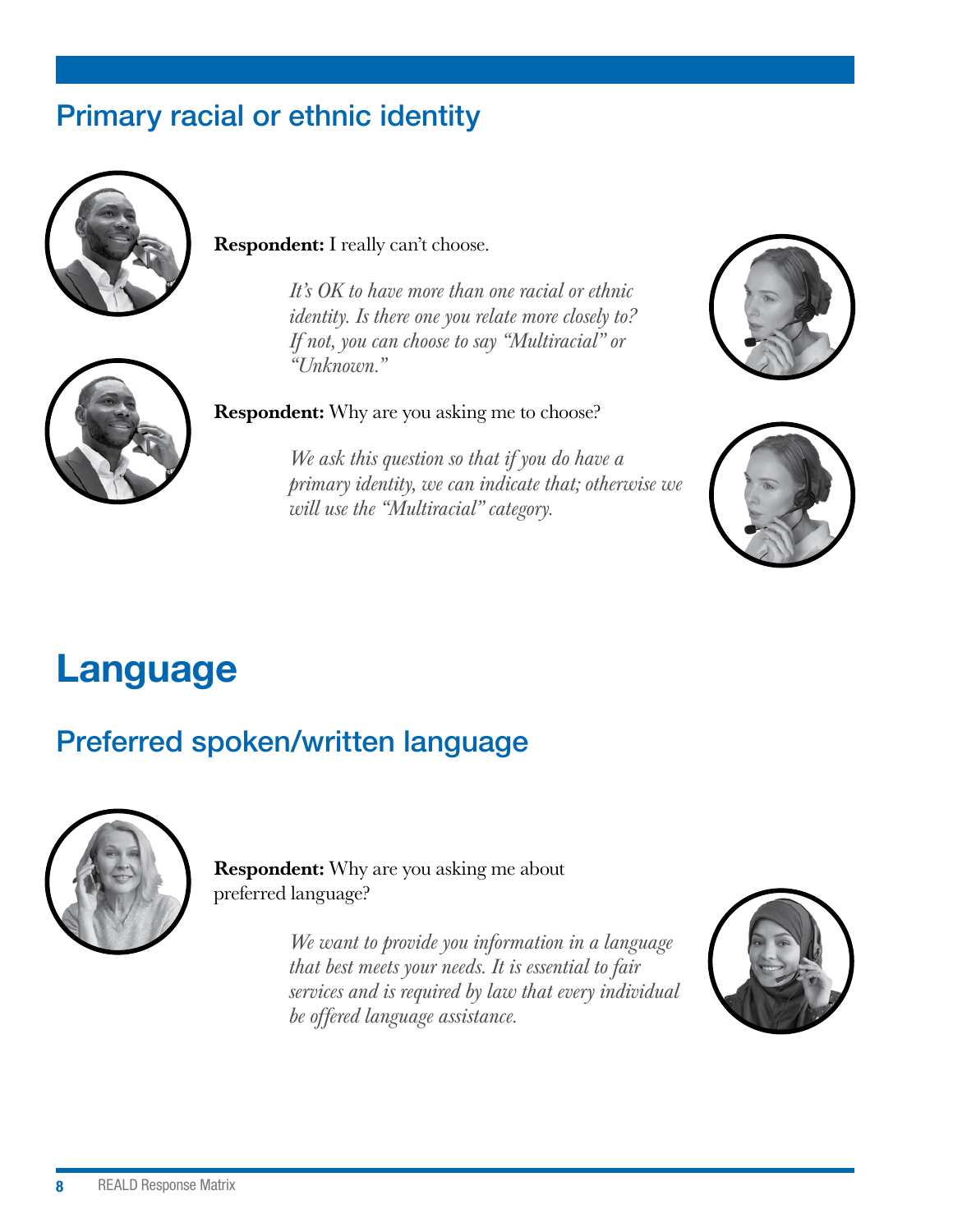Interpreter needs (age 5 and older unless you need to communicate with the young person directly) (ask ONLY if preferred language is NOT English and or if the person also uses SIGN language)



Respondent: I don't know.

*Probe – find out where the confusion is. Rephrase to see if that helps.*

*Check for comprehension (maybe they use the word "translator" instead).*

*"Do you need a translator when speaking with us?"*

*May need to clarify more - example: "If you were to visit our office, would you want us to get an interpreter so that our communications are clear?"*

*If yes, ask what kind of interpreter (spoken or sign).*





*That is perfectly OK, we can arrange that for you. We want you to be completely comfortable with the process.*



### Respondent: I don't want to bother you (or) Will it cost me?

*It is important to all of us that we serve you well. There is no cost to you for an interpreter.*

#### Respondent: I decided, I don't want an interpreter.

*It's OK to change your mind. Do you want to choose "I don't want to answer," as your response?*

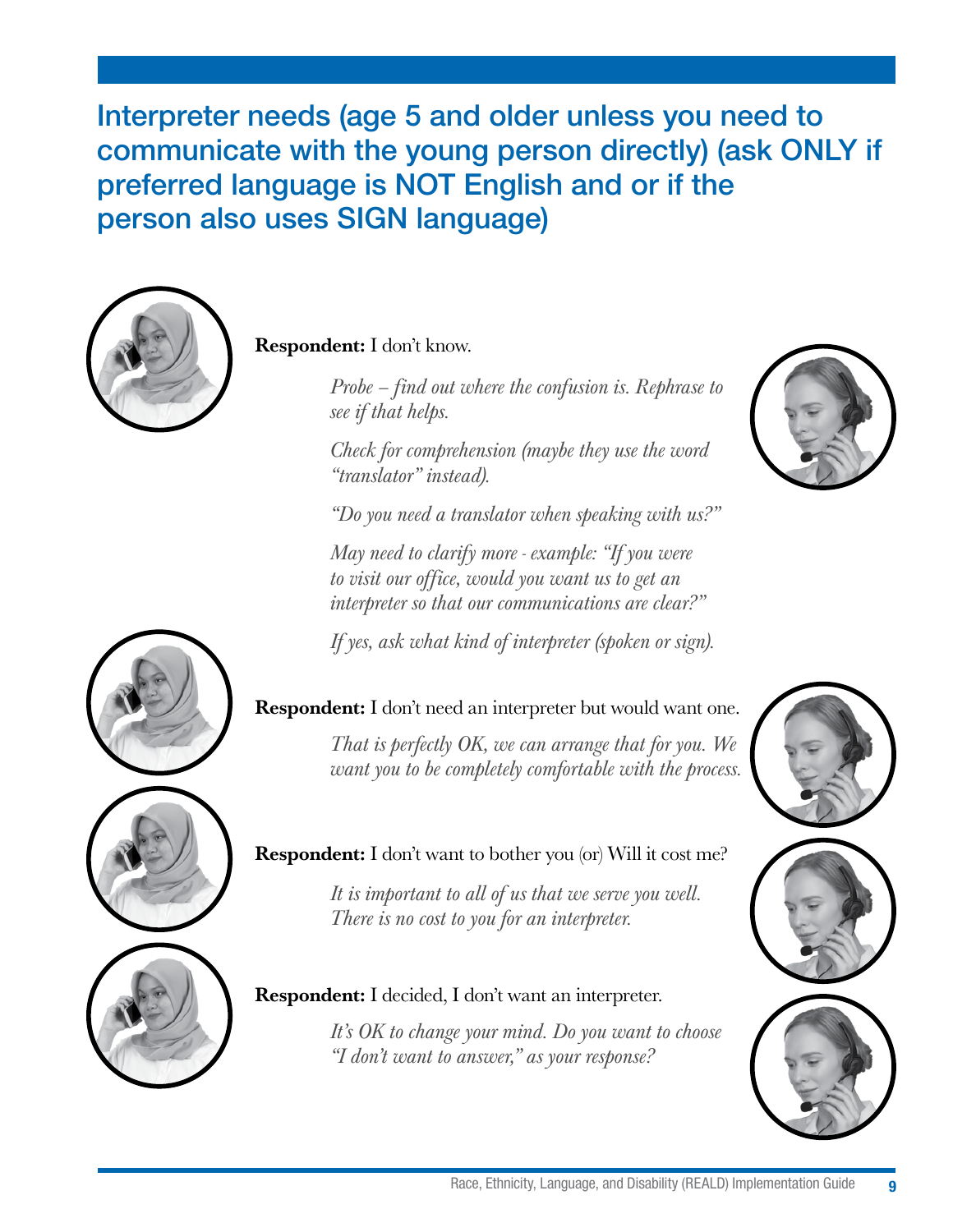## English Proficiency (age 5 and older)



**Respondent:** Why are you asking me how well I speak English?

> *We ask this question to ensure everyone receives the best level of service. These questions help us identify and address inconsistencies in social services. It also helps us address inconsistencies in health services and outcomes. It is OK to choose not to answer.*







Respondent: Person said no to interpreter needs but said "Not well" or "Not at all" to English proficiency:

*No. Definitely not! Also, you should know that confidentiality of what you say is protected by law.* 

*Probe - Restate that we can provide an interpreter for free when talking with us – "Do you want an interpreter?"*



## **Functional limitations** (do not use the word 'disability' unless the other person brings it up first)

## Preferred spoken/written language



**Respondent:** Why are you asking me about disability? I am not applying for disability services.

> *We ask everyone the same questions to assess whether or not someone has a disability. This information helps us identify and address avoidable differences in access and services.*



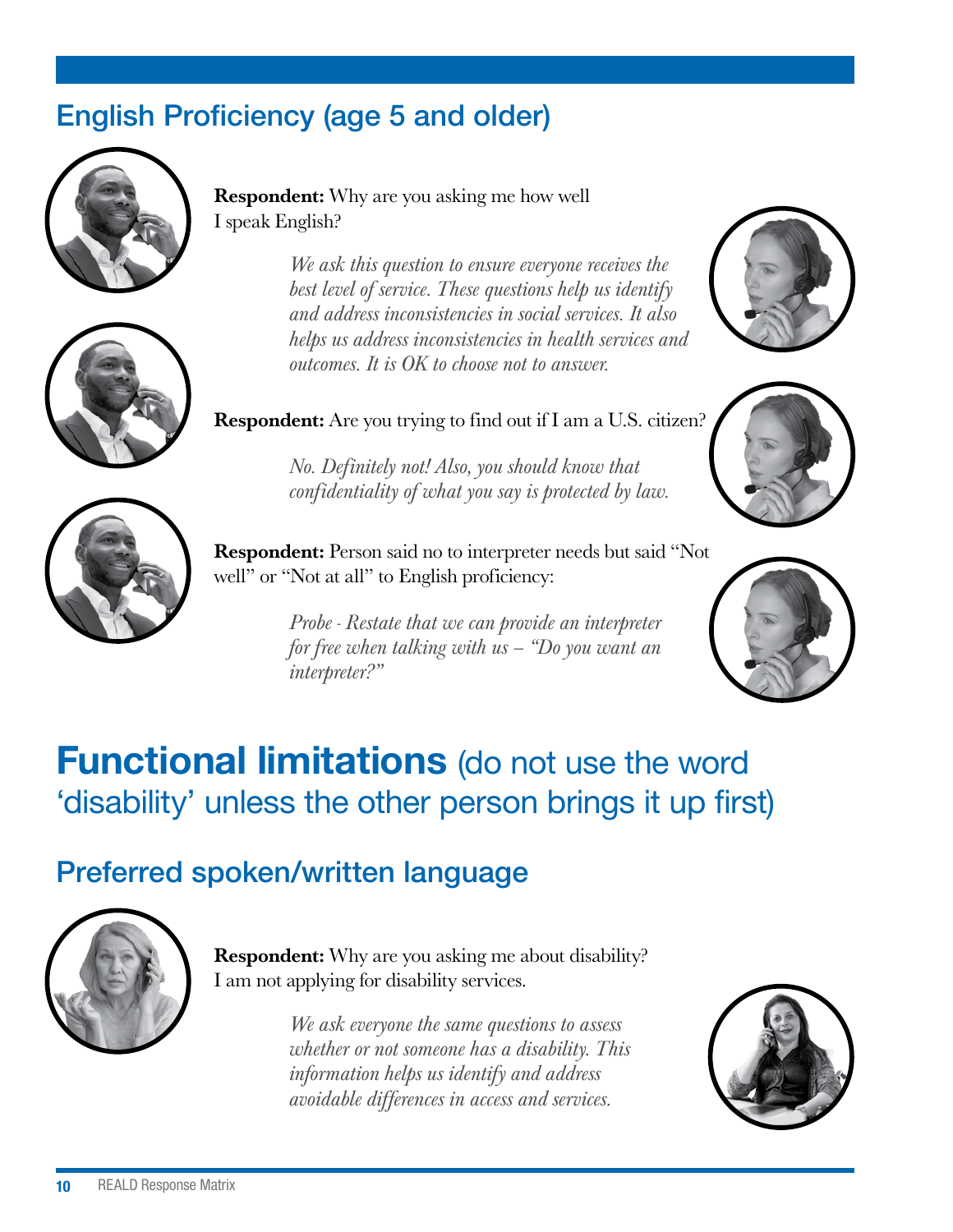

**Respondent:** Why are you asking me about disability again?

*These questions were designed to determine who has a disability as a demographic. These questions are broad. They are not used for eligibility purposes.*

**Respondent:** Will my answers to these questions affect my ability to continue collecting disability benefits?

> *No. Your responses will have no effect on your ability, or anyone else's ability, to qualify for disability benefits.*

Respondent: Respondent mentions the word "disability" within their description of their condition.

Example: My daughter and I both have a learning disability.

*Code as "Yes" (in this example, for "serious difficulty concentrating, remembering, or making decisions." (if age 5 and older)*





**Respondent:** The respondent is unsure if they should say "Yes" to a question containing the words "serious difficulty."

*Ask if the condition causes serious difficulty. Example:*

Interviewer: *Because of a physical, mental, or emotional condition, does anyone have serious difficulty concentrating, remembering or making decisions?*

Respondent: *Well, my son has Attention Deficit Disorder (ADD).* 

Interviewer: *Does that cause him serious difficulty concentrating, remembering or making decisions?*



#### Respondent: Response is not clear. **Example:** Well, my brother never takes a bath.

*Ask, "Is it a physical, mental or emotional condition that causes your brother difficulty with bathing?" (Refer to the specific question where the confusion arose.)*



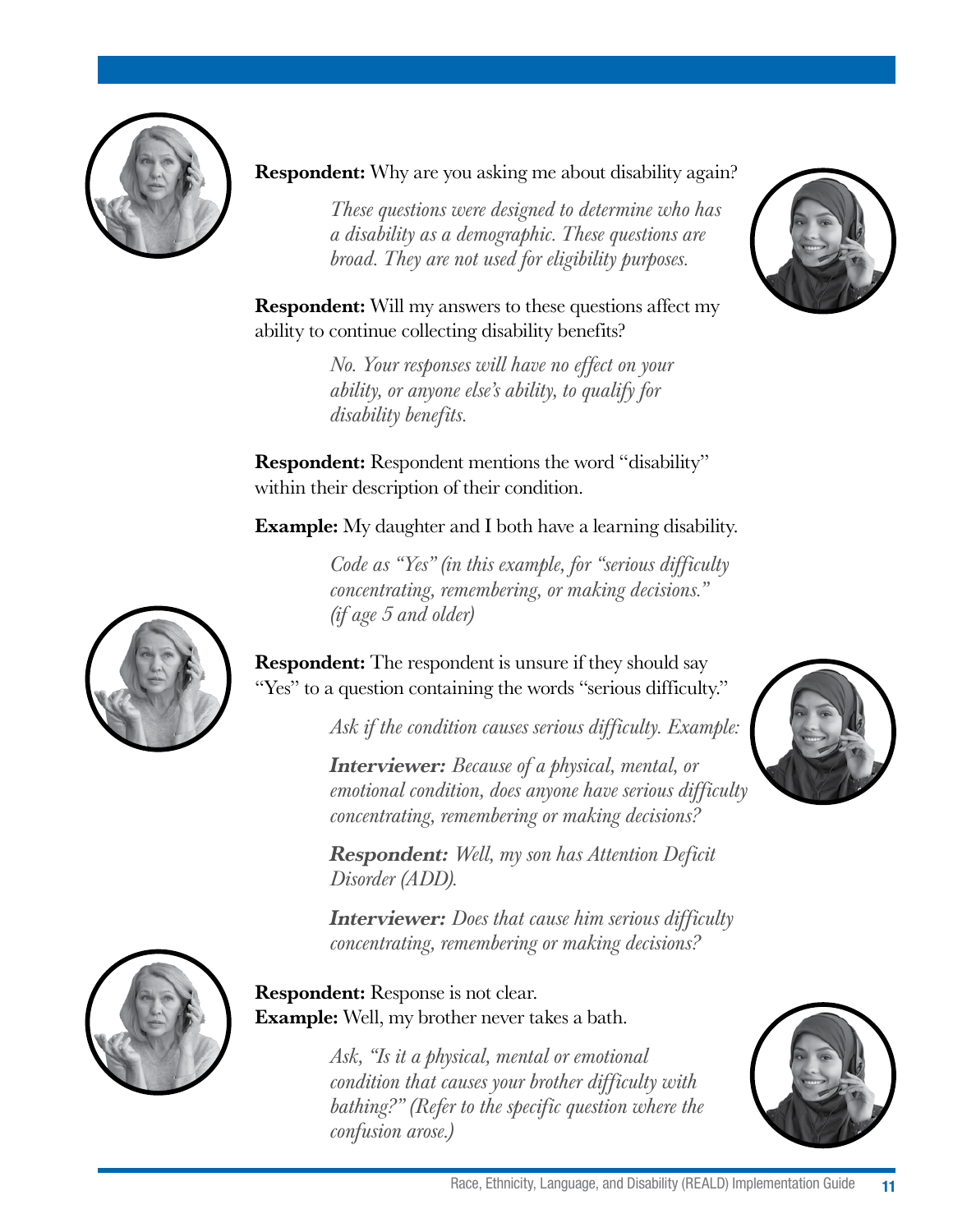

Respondent: Other respondent's characteristics is associated with the limitation.

**Example:** My mother is old and forgets to take her medicine sometimes (this example is based on this question: "Because of a physical, mental, or emotional condition, does anyone have serious difficulty concentrating, remembering, or making decisions?")

> *Refer to the question at hand (e.g., "Would you say that your mother has serious difficulty remembering?")*



## Are you deaf or have serious difficulty hearing? (all ages)



Respondent: Yes, when I don't pay attention…

I have a hearing loss but it's not a problem with my hearing aids.

*Probe to see if the hearing aids corrects serious difficulty hearing. Examples:*

*"Even with the hearing aid, do you have serious difficulty hearing, in big meetings or noisy environment?" Or*

*"With hearing aids can you hear well when there is a lot of background noise or when someone is speaking softly?"*





#### Respondent: Sometimes I can't hear when it's noisy…

*Probe to see if this is specific to certain settings such as rock concerts (where everyone would have the same difficulty hearing).*

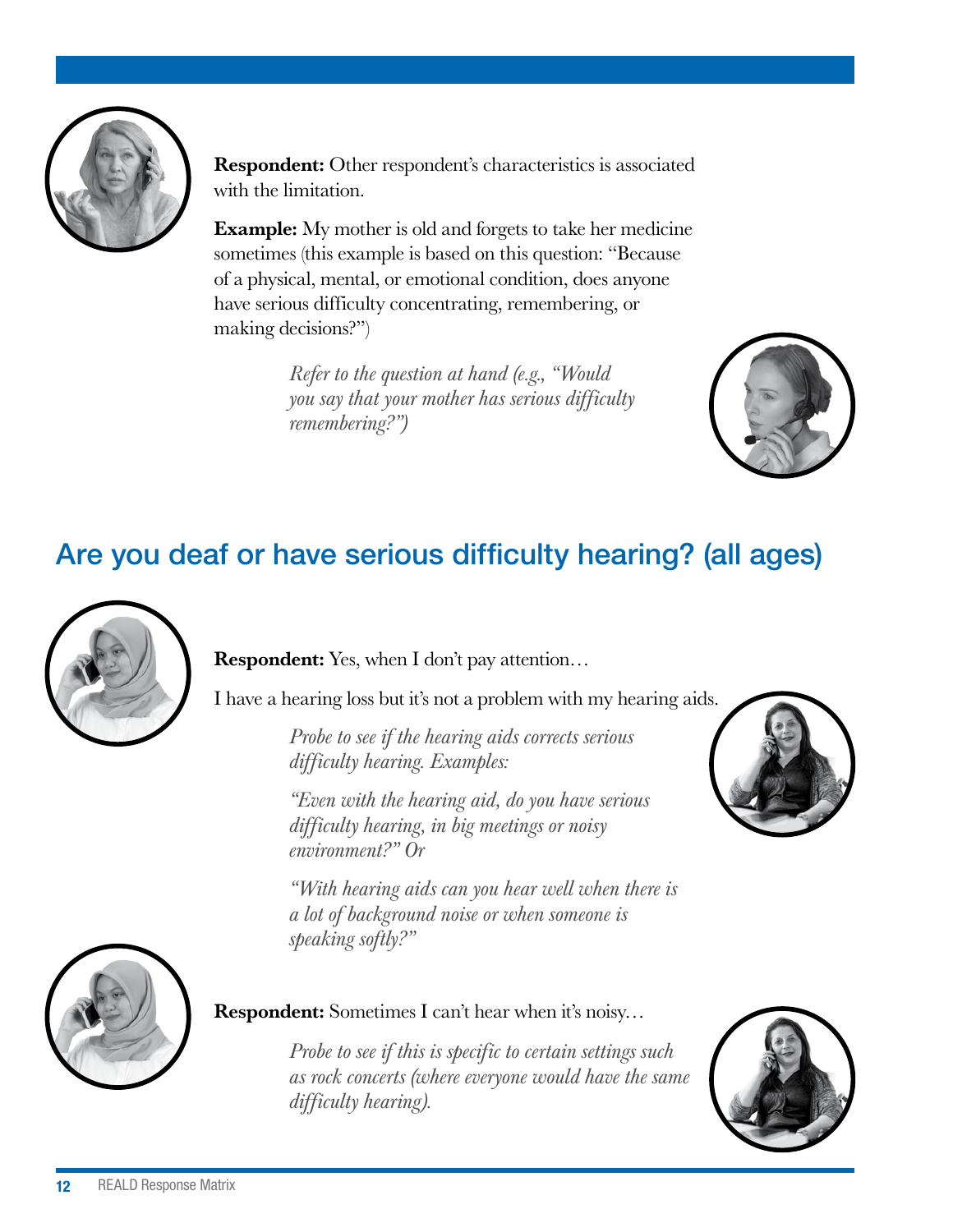## Are you blind or have serious difficulty seeing, even when wearing glasses? (all ages)



**Respondent:** I can see well enough to do  $X$  (e.g., drive a car, read a normal sized newspaper, book or magazine).

With my glasses or contacts I don't have a problem seeing.

*Code as "No" if they indicate they can see well with glasses or contact lenses.* 



## Because of a physical, mental, or emotional problem, do you have serious difficulty remembering, concentrating, or making decisions? (age 5+)



**Respondent:** Yes, when I am under a lot of stress (or high workload, or because of current substance abuse).

(they mention the word disability in response) My daughter and I both have a learning disability.

My mother is old and forgets to take her medicine sometimes. (or someone other person in the family, etc.)

> *Refer to the question at hand (e.g., Would you say that your mother has serious difficulty remembering?)*

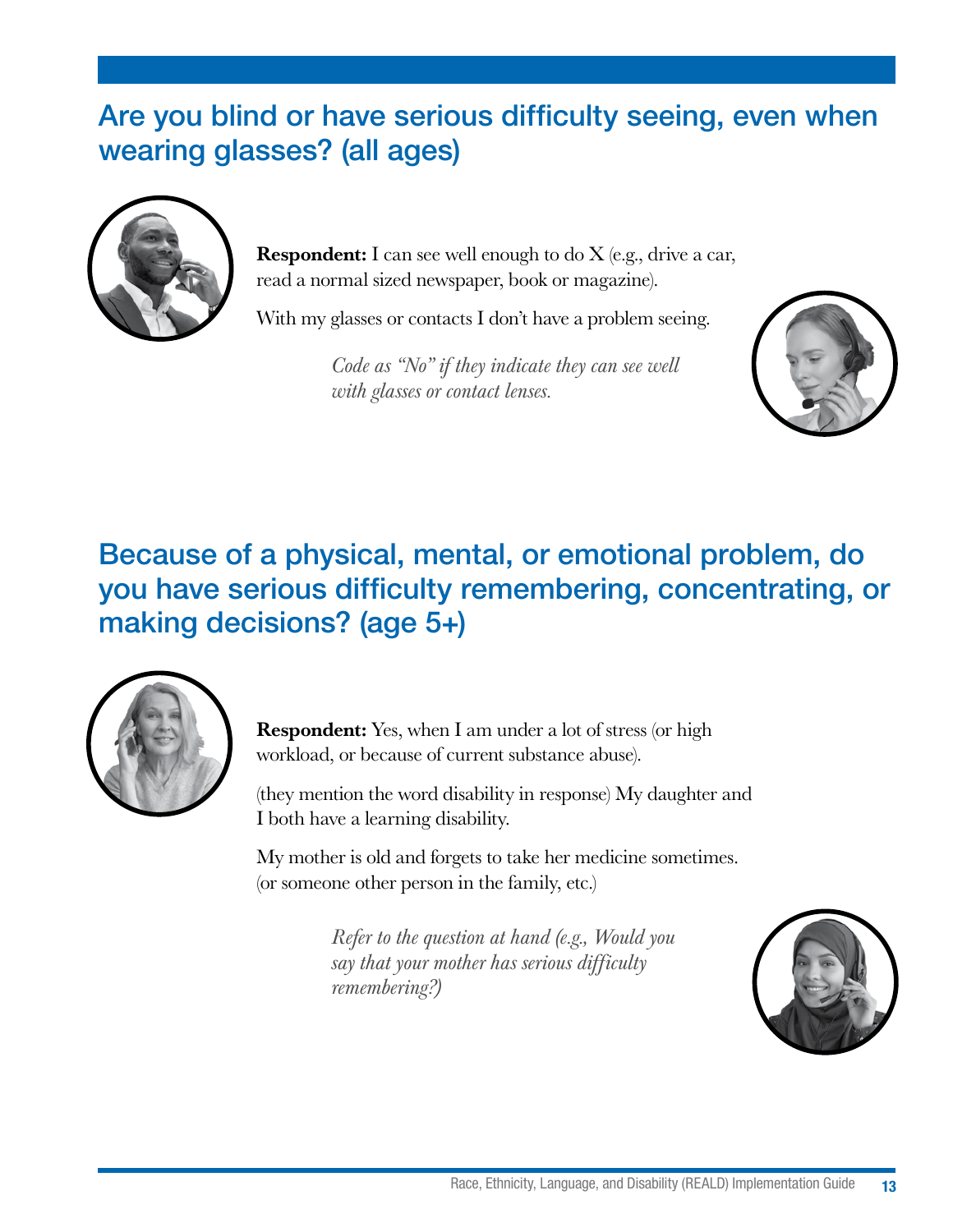## Do you have serious difficulty walking or climbing stairs? (age 5+)



Respondent: I get around fine with my wheelchair (or with my crutches, or other mobility devices).

> *Code as "Yes" (Anyone who has a prosthetic body part or needs to use an assistive device such as a wheelchair or walker should respond "Yes" to this question. This is regardless of how much their difficulty is eased by assistive devices.)*



## Do you have difficulty bathing or dressing? (age 5+) (Self-care question- washing and dressing represent tasks that occur each day)



Respondent: Response is not clear.

Example: Well, my brother never takes a bath.

*Ask, "Is it a physical, mental or emotional condition that causes your brother difficulty with bathing?" (Refer to the question where the confusion arose.)*





Respondent: "Why do you ask about difficulty dressing or bathing?"

> *This question helps to identify anyone who has a longlasting condition that causes serious difficulty with performing ordinary self-care activities by yourself. Difficulty with self-care can include activities such as eating or getting around inside your home.*

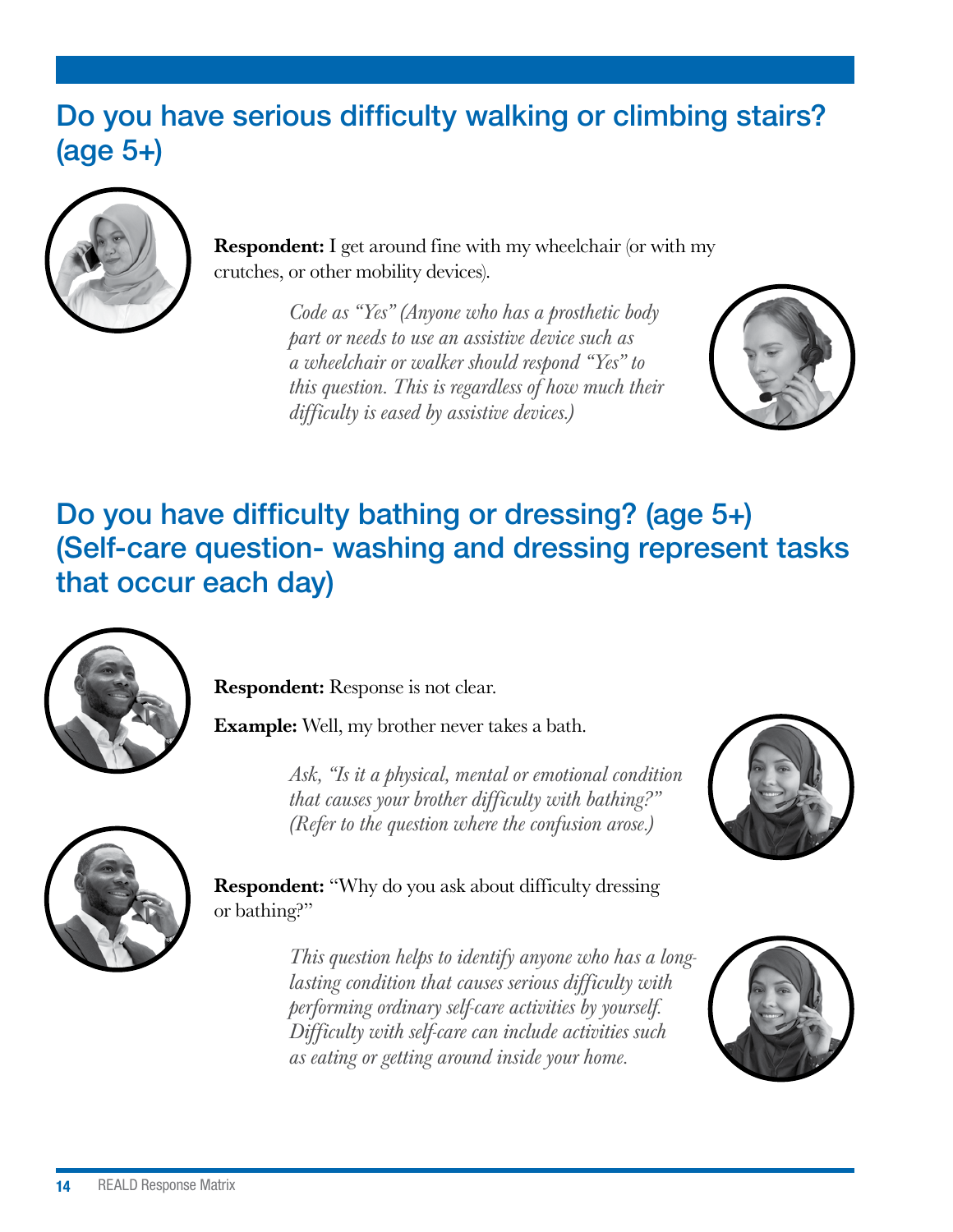

Respondent: I have someone help me with bathing (or dressing, brushing my teeth, or some other self-care activity).

*Code as "Yes".* 

**Respondent:** I have a broken leg (in response to question about serious difficulty walking or climbing stairs).

> *These questions don't include disabilities that may be temporary, or last for only a few months.*



## Because of a physical, mental, or emotional problem, do you have difficulty doing errands alone such as visiting a doctor's office or shopping? (age 15+)

For teenagers age 15+, you could substitute different wording such as: "Because of a physical, mental, or emotional problem, do you have difficulty going to the mall?" One should consider the actual errands a person typically does (as opposed to the listed activities of shopping or going to the doctor's office).



**Respondent:** "Why do you ask about errands or shopping?"

*This question helps to determine if there is a longlasting condition that causes serious difficulty with performing necessary tasks outside the home by yourself. The type of errands may differ such going to the mall or getting a haircut.*



Respondent: I have difficulty with errands (or shopping) because I don't have a car (or access to public transportation).

> *This question is not to identify people who have transportation difficulties, such as the lack of a car or access to public transportation. Repeat the question. Stress that it's not about transportation.*